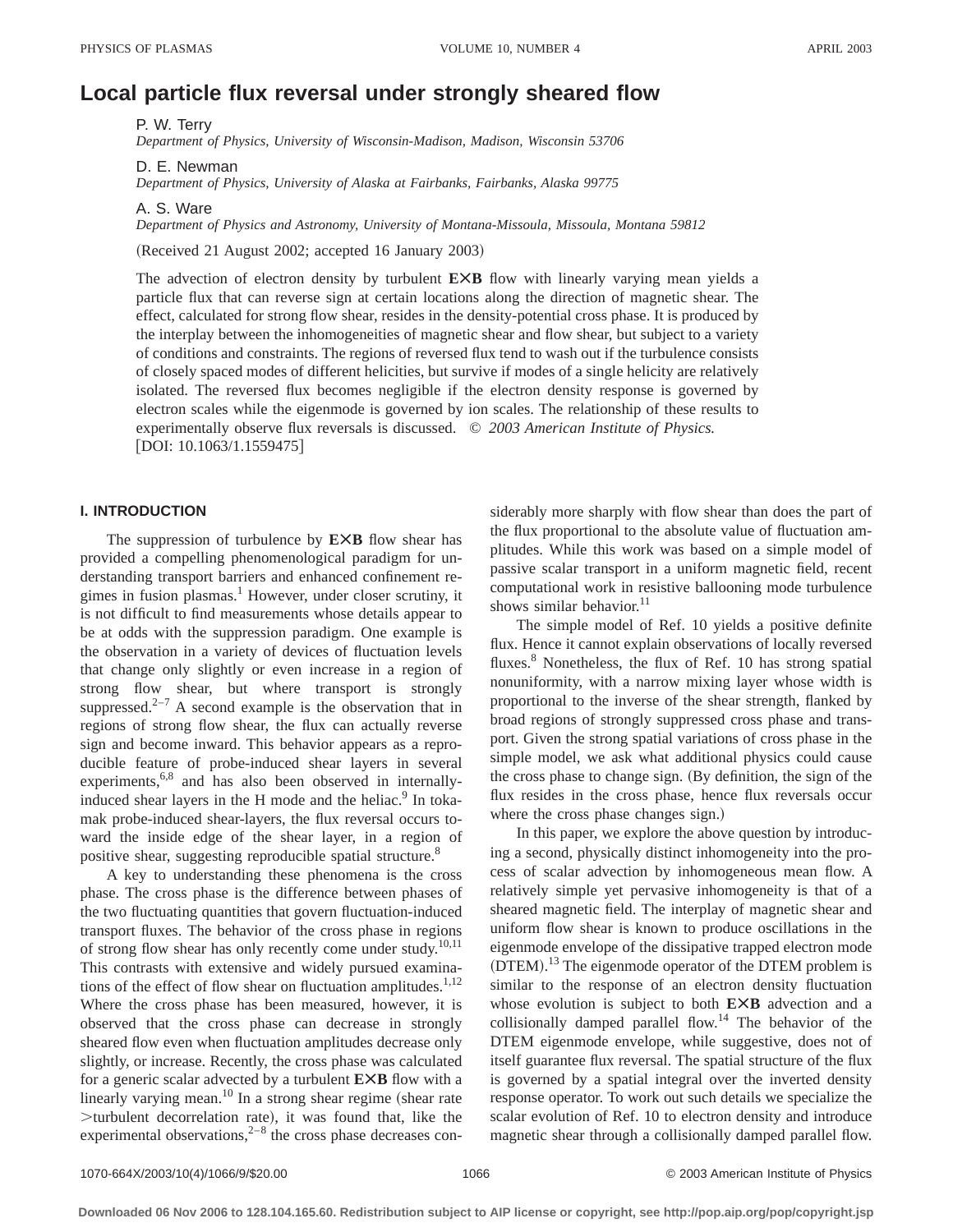The **EÃB** nonlinearity is renormalized, and the evolution operator is inverted using a Green function as in Ref. 10. Asymptotic techniques for strong shear allow for evaluation of the spatial integral and yield a fairly simple expression for the flux. The electron density-potential cross phase is found to reverse sign, independent of the eigenmode structure.

We are interested in the generic response of electron density to turbulent advection in a mean flow with linear shear and a sheared magnetic field. However, to determine whether the reversal of the cross phase carries over to a reversal in the flux, we must consider the eigenmode structure. For concreteness we examine a passing particle nonadiabatic electron response characteristic of edge conditions in the measurements cited above. It is convenient to treat the nonadiabatic electron density as the electron contribution to ion temperature gradient (ITG) turbulence. For ITG fluctuations, the adiabatic electron density, which does not contribute to transport, combines with ion dynamics to fix the radial mode structure and growth rate.<sup>15</sup> The nonadiabatic electron density fixes the particle transport, but makes little contribution to the mode structure and growth rate. The ITG eigenmode, which weights the cross-phase response in the flux, is centered in a region of positive flux. However, the eigenmode is displaced from the rational surface by a scale length characteristic of ion dynamics. The region of maximum density response is displaced by a scale length characteristic of electron dynamics. As a result there is very little overlap of density response and eigenmode. All contributions to the flux are highly suppressed, but the negative contributions are more suppressed than positive contributions. On the other hand, if the eigenmode structure is controlled by electron dynamics as is the case with dissipative electrons governed by the Hasegawa–Wakatani model,<sup>16</sup> the eigenmode and density response have significant overlap. The cross phase reverses sign on the inside edge of a shifted eigenmode, yielding a region of weak negative flux to the inside of a larger region of positive flux. This structure represents the contribution of the flux of a single helicity. If the turbulence has many helical modes whose spacing is smaller than mode widths, the negative feature is washed out in the spectrum sum. For the combination of inhomogeneities under consideration the shear must be large enough to affect electron scales.

The spatial structure of the dissipative drift wave particle flux described above and the strong shear threshold are not unlike features observed in probe-induced shear layers. However, this work suggests that where flux reversals are observed in experiment the turbulence may have a spatially localized, quasicoherent feature that avoids the washing out of regions of negative flux by neighboring mode structures. This may arise from a turbulent diffusivity that is not uniform, or from a flow that is highly localized. Describing turbulent structure in regions of nonuniform diffusivity or localized flow is a difficult problem, hence the present work is restricted to the case of uniform diffusivity and uniform flow shear. Accordingly, this work must be viewed as a plausibility study, showing that an anomalous particle flux can have radially localized regions of negative sign, and indicating the conditions that favor reversals. Beyond that, limitations in the model and calculation make comparison with experimental details premature. Subsequent theory should calculate the eigenmode structure self-consistently with the electron density response. Moreover, other more potent, but difficult-to-handle, inhomogeneities should be considered. These include the inhomogeneity of the grad-B and curvature drifts that figure in the eigenmode of toroidal ITG turbulence, and the strong variation of the shear in the highly localized flows of probe-induced transport barrier experiments. The strong variation of flow shear in highly localized flows may localize eigenmodes and isolate single helicities, or organize the flux so that contributions from differing helicities produce a negative flux in the same region.

This paper is organized as follows. In Sec. II the basic model is presented and the electron density evolution equation is inverted to obtain the flux as the product of the fluctuation magnitudes and an explicit expression for the cross phase. In Sec. III the cross phase expression is analyzed for zero crossings and plotted as a function of radius. This is the principal result of the paper. To anticipate the complete flux structure, including the eigenmode structure, the assumed behavior of an ITG eigenmode is discussed. Implications of these results for measured fluxes and future theory are discussed in Sec. IV.

### **II. MODEL AND CALCULATION**

The electron particle flux is governed by the correlation of the electron density fluctuation  $\tilde{n}$  with the fluctuation of the advecting flow. For radial transport by a turbulent **EÃB** flow the flux is

$$
\Gamma = -\operatorname{Re}\langle \tilde{n}cB_0^{-1}\nabla \phi \times \mathbf{z} \cdot \mathbf{x} \rangle
$$
  
\n
$$
= \operatorname{Re} \sum_{k,\omega} icB_0^{-1}k_y \tilde{n}_{\mathbf{k},\omega}(x) \phi_{-\mathbf{k},-\omega}(x)
$$
  
\n
$$
= -\sum_{k,\omega} cB_0^{-1}k_y |\tilde{n}_{\mathbf{k},\omega}||\phi_{-\mathbf{k},-\omega}|\sin \delta_{\mathbf{k},\omega},
$$
 (1)

where the brackets indicate an average over slab coordinates *y* and *z*,  $\omega$  is the Fourier frequency and **k** is the wave vector of those directions, and  $-cB_0^{-1}\nabla \phi \times z$  is the fluctuating **EXB** flow expressed in terms of the electrostatic potential  $\phi$ . The factor  $|\tilde{n}_{\mathbf{k},\omega}||\phi_{-\mathbf{k},-\omega}|$  represents the amplitude dependence of the flux. The last equality defines the cross phase  $\delta_{\bf k,\omega}$  as the difference between phases of the scalar and the electrostatic potential fluctuation. The coherence, which generally appears as an additional factor in the last expression, is assumed to be unity.

To describe the electron density fluctuation we consider a collisional regime consistent with ion temperature gradient turbulence with a collisional nonadiabatic electron density response.<sup>14</sup> The electron density satisfies a continuity equation subject to a fluctuating collisional flow along the magnetic field and the perpendicular **EÃB** flow with mean and fluctuating components. The parallel electron flow is governed by

$$
n_e m_e \frac{dv_{\parallel}}{dt} + \nabla_{\parallel} p_e = en_e \nabla_{\parallel} \phi - n_e m_e v_{ei} v_{\parallel},
$$
\n(2)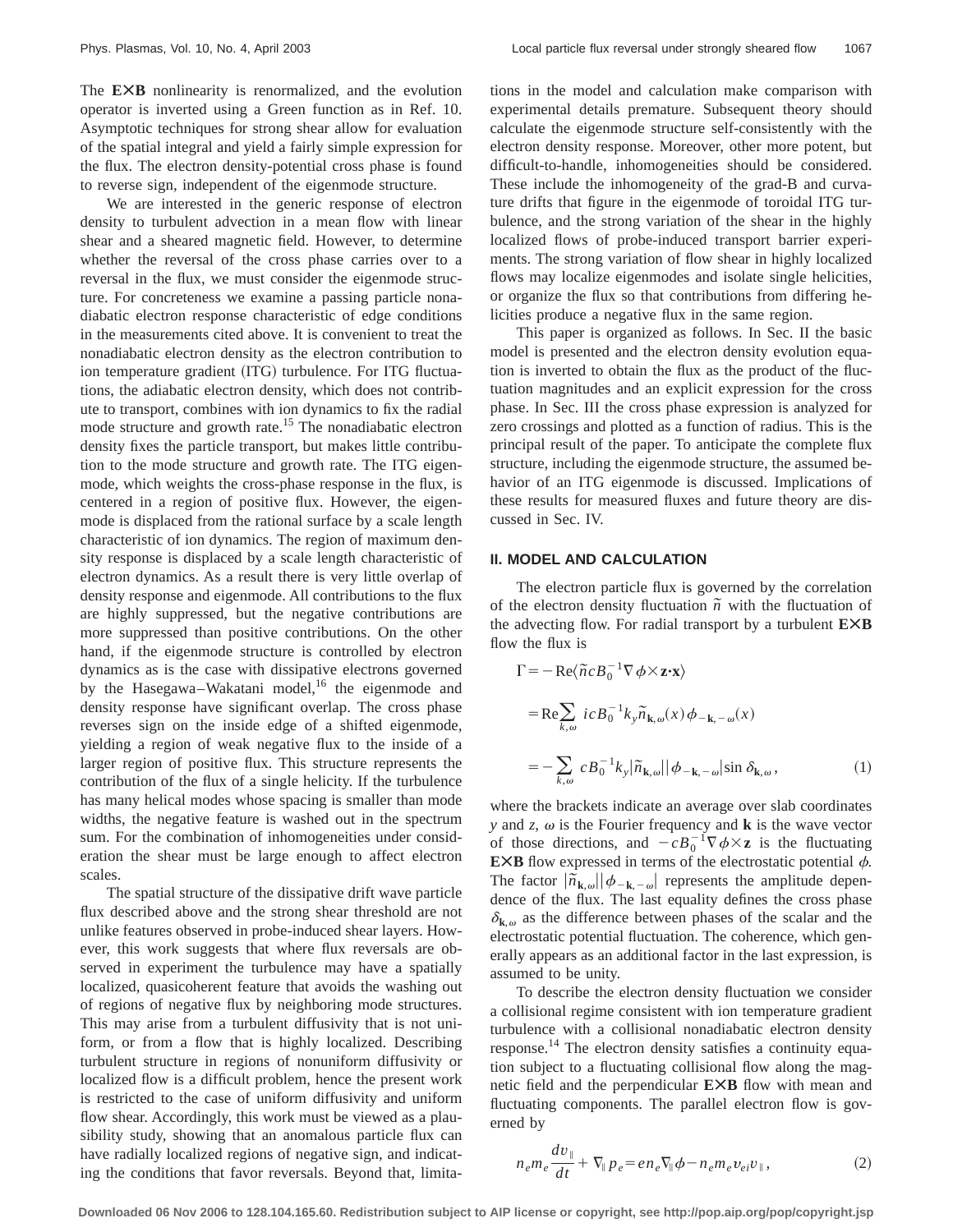where  $v_{ei}$  is the electron–ion collision rate and other symbols have their usual meaning. For isothermal electrons and weak electron inertia the parallel flow fluctuation is  $v_{\parallel}$  $= -(T_e/n_0m_e v_{ei})\nabla_{\parallel} \tilde{n} - (e/m_e v_{ei})\nabla_{\parallel} \phi$ , where  $n_0$  and  $T_e$  are the equilibrium electron density and temperature. With this expression for parallel flow the electron continuity equation is

$$
\frac{\partial \tilde{n}}{\partial t} - \frac{V_e^2 n_0}{v_{ei}} \nabla_{\parallel}^2 \left( \frac{e \phi}{T_e} - \frac{\tilde{n}}{n_0} \right) + v_0(x) \frac{\partial \tilde{n}}{\partial y} - \frac{c}{B_0} \nabla \phi \times z \cdot \nabla \tilde{n} \n= \frac{c}{B_0} \nabla \phi \times z \cdot \nabla n_0(x),
$$
\n(3)

where the mean **EXB** flow  $v_0(x)$  is a poloidal flow with radial shear, and  $V_e$  is the electron thermal velocity. Introducing the nonadiabatic electron density,  $h_e = \tilde{n}/n_0$  $-e\phi/T_e$ , the evolution equation for  $h_e$  is given by

$$
\frac{\partial h_e}{\partial t} - \frac{V_e^2}{v_{ei}} \nabla_{\parallel}^2 h_e + v_0(x) \frac{\partial h_e}{\partial y} - \frac{c}{B_0} \nabla \phi \times z \cdot \nabla h_e
$$
  
= 
$$
- \left( \frac{\partial}{\partial t} + v_0(x) \frac{\partial}{\partial y} \right) \frac{e \phi}{T_e} + \frac{c}{n_0 B_0} \nabla \phi \times z \cdot \nabla n_0(x).
$$
 (4)

The mean flow is assumed to have a linear variation,  $v_0(x)$  $= v_0(x_R) + (x - x_R)v'_0$ , where  $x_R$  is the position of a rational surface. Hereafter *x* will indicate the distance from the rational surface, i.e.,  $x - x_R \rightarrow x$ . We introduce a Fourier transform for both time and the *y* direction. Note that in general, the flow does not vanish at the rational surface. However, the Doppler shift from this uniform flow component,  $k_yv_0(x_R)$  is adsorbed into the frequency  $\omega$ , i.e.,  $\omega - i k_y v_0(x_R) \rightarrow \omega$ . The turbulent frequency spectrum  $|\phi_{\mathbf{k},\omega}|^2$  typically develops the same Doppler shift. This means that when the sum over frequency in the flux expression is carried out, the Doppler shift frequency dependence in the electron response [inversion of the left-hand side of Eq.  $(4)$ ] is evaluated at the Doppler shifted peak of the frequency spectrum. As a result, the Doppler shift cancels out, and Eq.  $(1)$  becomes  $\sum_{\mathbf{k}} c B_0^{-1} k_y |\tilde{n}_{\mathbf{k},\omega}||\phi_{-\mathbf{k}}| \sin \delta_{\mathbf{k},\omega_p}$ , where  $\omega_p = \omega_r(k)$  $+i\omega_i(k)$ ,  $\omega_r(k)$  is the peak of the frequency spectrum for wave number *k* in the plasma frame,  $\omega_i(k)$  is the width of the spectrum, and  $|\phi_{\bf k}|^2$  is the magnitude of the frequency spectrum at its peak value. A sheared slab is assumed for the magnetic field, with the usual result that under the Fourier transform,  $\nabla_{\parallel}^2 \rightarrow -k_y^2 x^2 / L_s^2$ , where  $L_s$  is the magnetic shear scale length.

The Fourier transform of Eq.  $(4)$  is

$$
-i(\omega - k_{y}v'_{0}x)h_{\mathbf{k},\omega}(x) + \frac{V_{e}^{2}k_{y}^{2}x^{2}}{v_{ei}L_{s}^{2}}h_{\mathbf{k},\omega}(x)
$$
  
+ 
$$
\sum_{\mathbf{k}',\omega'}\frac{c}{B_{0}}\left[-ik'_{y}\phi_{\mathbf{k}',\omega'}\frac{\partial}{\partial x}h_{\mathbf{k}-\mathbf{k}',\omega-\omega'}\right]
$$
  
+ 
$$
i(k_{y}-k'_{y})h_{\mathbf{k}-\mathbf{k}',\omega-\omega'}\frac{\partial}{\partial x}\phi_{\mathbf{k}',\omega'}\right]
$$
  
= 
$$
i(\omega - k_{y}v'_{0}x-\omega_{*})\frac{e\phi_{\mathbf{k},\omega}}{T_{e}},
$$
 (5)

where  $\omega_* = -(cT_e/eB_0)k_yn_0^{-1}dn_0/dx$  is the diamagnetic frequency. We renormalize Eq.  $(5)$  using the eddy damped quasinormal Markovian closure, adapted to the inhomogeneous nonlinearity. Details are given in Refs. 13 and 17. Under this procedure the nonlinearity is expressed as an amplitude-dependent diffusion and a nonlinear (amplitudedependent) damping rate. The resulting equation is

$$
-i(\omega - k_y v_0' x) h_{\mathbf{k},\omega}(x) + \frac{V_e^2 k_y^2 x^2}{v_{ei} L_s^2} h_{\mathbf{k},\omega}(x)
$$

$$
- \frac{\partial}{\partial x} D_{\mathbf{k},\omega} \frac{\partial}{\partial x} h_{\mathbf{k},\omega}(x) + k_y^2 d_{\mathbf{k},\omega} h_{\mathbf{k},\omega}(x)
$$

$$
= i(\omega - k_y v_0' x - \omega_*) \frac{e \phi_{\mathbf{k},\omega}}{T_e}, \qquad (6)
$$

where the turbulent diffusivities  $D_{\mathbf{k},\omega}$  and  $d_{\mathbf{k},\omega}$  are given by

$$
D_{\mathbf{k},\omega} = \sum_{\mathbf{k}',\omega'} \frac{c^2}{B_0^2} k'_y(k'_y - k_y) \phi_{\mathbf{k}',\omega'}(x) R_{\mathbf{k}'',\omega''} \phi_{-\mathbf{k}',-\omega'}(x),
$$
  

$$
d_{\mathbf{k},\omega} = \sum_{\mathbf{k}',\omega'} \frac{c^2(k'_y - k_y)}{B_0^2 k_y} \frac{\partial \phi_{\mathbf{k}',\omega'}}{\partial x} R_{\mathbf{k}'',\omega''} \frac{\partial \phi_{-\mathbf{k}',-\omega'}}{\partial x},
$$
 (7)

and  $R_{k'', \omega''}$  is the nonlinear response at wave number  $k'' \equiv k$  $-k'$  and frequency  $\omega'' \equiv \omega - \omega'$ :

$$
R_{\mathbf{k''},\omega''} = \left[ -i\omega'' + ik''_{y}xv'_{0} + \frac{V_{e}^{2}k_{y}''^{2}x^{2}}{v_{ei}L_{s}^{2}} - \frac{\partial}{\partial x}D_{\mathbf{k''},\omega''}\frac{\partial}{\partial x} - (k_{y} - k_{y}')^{2}d_{\mathbf{k''},\omega''} \right]^{-1}.
$$
 (8)

Note that the response at  $k^{\prime\prime}$ ,  $\omega^{\prime\prime}$  has been expanded about the rational surface for the mode  $k, \omega$ .

Our objective is to invert Eq.  $(6)$  to obtain the spatial structure of  $h_{\mathbf{k},\omega}(x)$  consistent with the source on the righthand side and the spatial characteristics of the operator on the left-hand side. Note that the EDQNM closure yields a diffusivity that is nonuniform, with spatial variation arising both from the potential  $\phi$  and the operator of the nonlinear response, Eq.  $(8)$ . Given this nonuniformity, inversion of Eq.  $(6)$  is highly nontrivial. If the fluctuation spectrum has modes at different locations in  $x$  (corresponding to different rational surfaces), such that the separation between adjacent modes is smaller than the spatial extent of individual modes, then the nonuniformity in the components of *D* gets smoothed by the sum over wave number. This situation is common when there is magnetic shear, making the approximation of uniform *D* a standard approximation. Even if *D* is not uniform, the wave number sum tends to make *D* smoother than *h* or *R*. In the asymptotic limit of strong shear, this leads to singular layer structure in *h*, with the nonuniformity of *D* a higher order variation. The diffusivity can be treated as uniform in determining leading order behavior. These arguments do not preclude the possibility of a diffusivity with strong variation under certain circumstances. For example, near low order rational surfaces the distance between rational surfaces with significant fluctuation activity can exceed the fluctuation widths. In the vicinity of the low order surface the sum over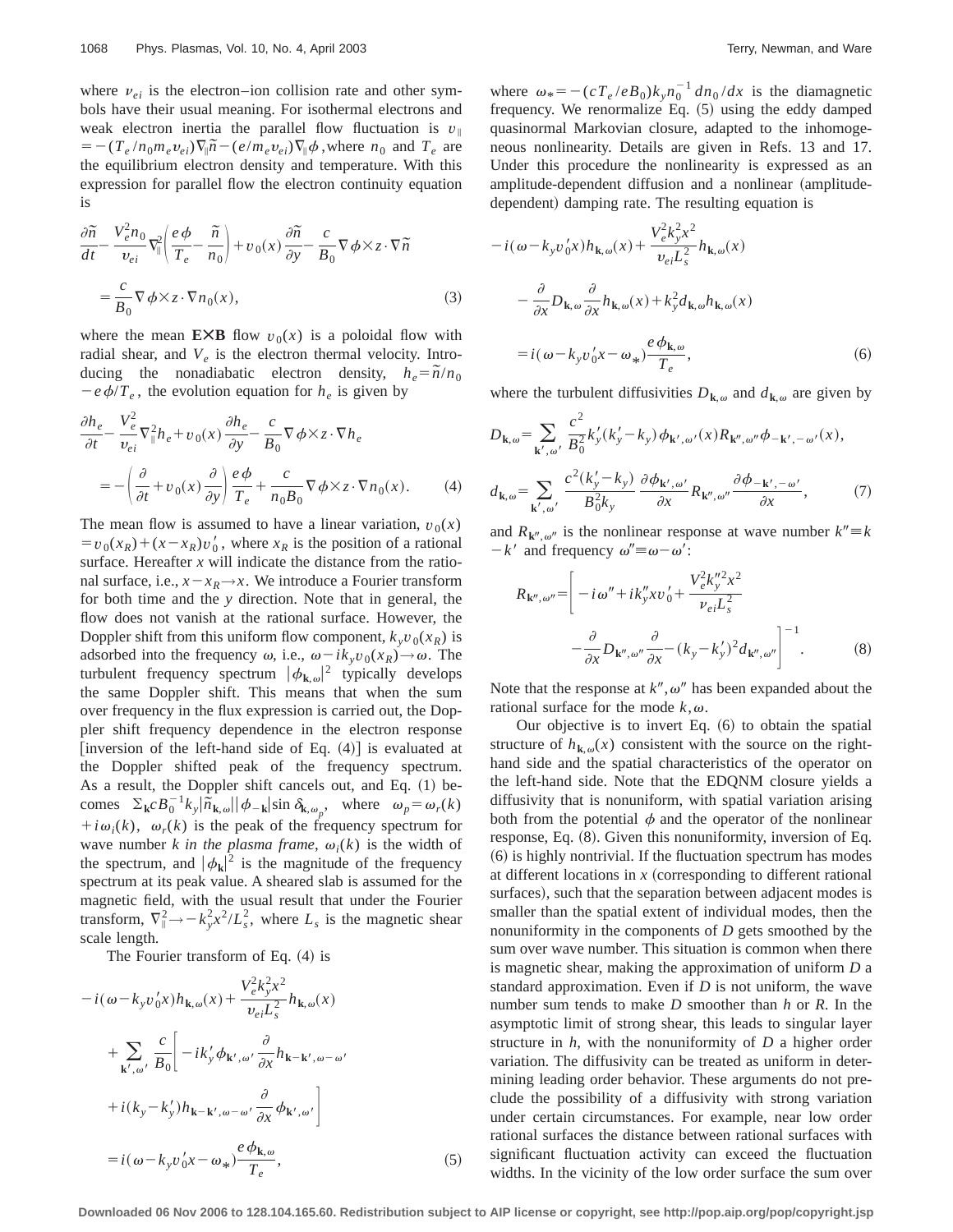wave number does little smoothing. This situation has been studied in a limited fashion with the result that turbulence levels are essentially impervious to flow shear.13 Because the effect on the particle flux was not determined, this is an interesting area for future investigation.

We proceed with the inversion of Eq.  $(6)$  for the case in which the turbulent diffusivity is smooth. The inversion is accomplished with a Green function,

$$
h_{\mathbf{k},\omega}(z) = \int dx'
$$
  
 
$$
\times G(x|x') \frac{i(\omega - k_y v_0' x' - \omega_*)}{D_{\mathbf{k},\omega}} \frac{e \phi_{\mathbf{k},\omega}(x')}{T_e}
$$
 (9)

where the Green function  $G(x|x')$  satisfies

$$
\frac{d^2}{dx^2}G(x|x') - Q(x)G(x|x') = -\delta(x - x'),\tag{10}
$$

and

$$
Q(x) = \frac{1}{\Delta^4} \left[ \left( x - \frac{iS\Delta}{2} \right)^2 - \Delta^2 \lambda \right],\tag{11}
$$

is an effective potential obtained by completing the square on the magnetic and flow shear inhomogeneities of the density evolution, and

$$
\lambda = -\left[\frac{S^2}{4} - iS\left(\frac{\omega}{\omega_s} + \frac{ik_y^2 d_{\mathbf{k},\omega}}{\omega_s}\right)\right]
$$

is an effective eigenvalue. The potential and Green function have a nominal, no-flow width  $\Delta$ , whose form

$$
\Delta = \left(\frac{D_{\mathbf{k},\omega}v_{ei}L_s^2}{V_e^2k_y^2}\right)^{1/4},\tag{12}
$$

is typical for an electron response in the presence of damped parallel electron flow. The potential is shifted by  $S\Delta/2$  along the imaginary *x* axis, where *S* is the BDT shear strength,<sup>18</sup>

$$
S = \frac{k_y v_0' \Delta}{D_{\mathbf{k}, \omega} / \Delta^2},\tag{13}
$$

representing the ratio of the **EXB** shearing rate,  $\omega_s$  $=k_yv_0^{\prime}\Delta$ , to the turbulent decorrelation rate  $D/\Delta^2$ .

The Green function can be obtained from exact solutions of the homogeneous equation  $d^2y/dx^2 - Qy = 0$ , using either Hermite polynomials as eigenmodes of the homogeneous equation, or parabolic cylinder functions. The former gives the expansion

$$
G(x|x') = \Delta \sum_{n=0}^{\infty} (2n+\lambda)^{-1}
$$
  
 
$$
\times \exp \left[ \frac{-(x+iS\Delta/2)^2}{2\Delta^2} \right] \exp \left[ \frac{-(x'-iS\Delta^*/2)^2}{2\Delta^{*2}} \right]
$$
  
 
$$
\times H_n \left( \frac{x+iS\Delta/2}{\Delta} \right) H_n \left( \frac{x'-iS\Delta^*/2}{\Delta^*} \right), \tag{14}
$$

while the latter gives a closed-form representation,

$$
G(x|x') = \frac{\Delta}{2} \frac{\hat{\Gamma}(1/2 - \lambda/2)}{\pi^{1/2}} U\left(\frac{-\lambda}{2}, \frac{x > + iS\Delta/2}{\Delta/\sqrt{2}}\right)
$$

$$
\times U\left(\frac{-\lambda}{2}, -\frac{x < + iS\Delta/2}{\Delta/\sqrt{2}}\right),\tag{15}
$$

where *U* is the parabolic cylinder function,<sup>19</sup>  $\hat{\Gamma}$  is the gamma function, and  $x_>(x_<)$  is the larger (smaller) of *x* and *x'*. In terms of either of these expressions the flux is given by

$$
\Gamma = -\operatorname{Re} \sum_{k,\omega} c B_0^{-1} k_y \phi_{-\mathbf{k},-\omega}(x) n_0 \int_{-\infty}^{\infty} dx' G(x | x')
$$

$$
\times \frac{(\omega - k_y v_0' x' - \omega_*)}{D_{\mathbf{k},\omega}} \frac{e \phi_{\mathbf{k},\omega}(x')}{T_e}.
$$
(16)

Neither Eq.  $(14)$  or  $(15)$  allow the integral in Eq.  $(16)$  to be evaluated in terms of an analytic expression using tabulated or simple functions. Therefore, we turn to asymptotic methods to infer basic scalings. The relevant limit for significant suppression of transport is the limit of strong shear, or the asymptotic limit  $S \rightarrow \infty$ . However, even in this limit, it is not possible to evaluate the integral in Eq.  $(16)$  using Eq.  $(14)$  or  $(15)$ , because the appropriate asymptotic expansions are not readily available in the reference literature. To proceed we return to Eq.  $(10)$  and solve it approximately using asymptotic methods.

In the asymptotic limit of strong shear,  $Q \rightarrow \infty$ . Hence asymptotic solutions for the homogeneous equation are obtained using WKB theory. From these solutions an asymptotic expansion of the Green function is constructed by matching across the singularity, yielding

$$
G(x|x') \sim \frac{\Delta^2}{2g' \left(\frac{x' + iS\Delta/2}{\Delta}\right) f \left(\frac{x' + iS\Delta/2}{\Delta}\right)}
$$

$$
\times \exp\left[-g\left(\frac{x > + iS\Delta/2}{\Delta}\right)\right]
$$

$$
\times \exp\left[-g\left(\frac{x < + iS\Delta/2}{\Delta}\right)\right], \quad (S \to \infty), \quad (17)
$$

where  $g'(y) = dg/dy$ , and

$$
g(y) = \frac{y}{2} (y^2 - \lambda)^{1/2},
$$
 (18)

$$
f(y) = (y^2 - \lambda)^{-1/4} [y^2 + (y^2 - \lambda)^{1/2}]^{-\lambda/2}.
$$
 (19)

With the asymptotic Green function of Eq.  $(17)$  substituted into Eq.  $(16)$ , the integral can be evaluated using Laplace's method. The exponential functions in  $G(x|x')$  carry a factor *S*3/2, making the exponentials vary more rapidly in the limit of large shear than any other function in  $G(x')$  or the flux integral of Eq.  $(16)$ . For large *S* the exponentials produce a boundary layer at  $x' = x$  that dominates the flux integral and allows integration via Laplace's method. The resulting expression for the leading order asymptotic flux in the limit of large shear is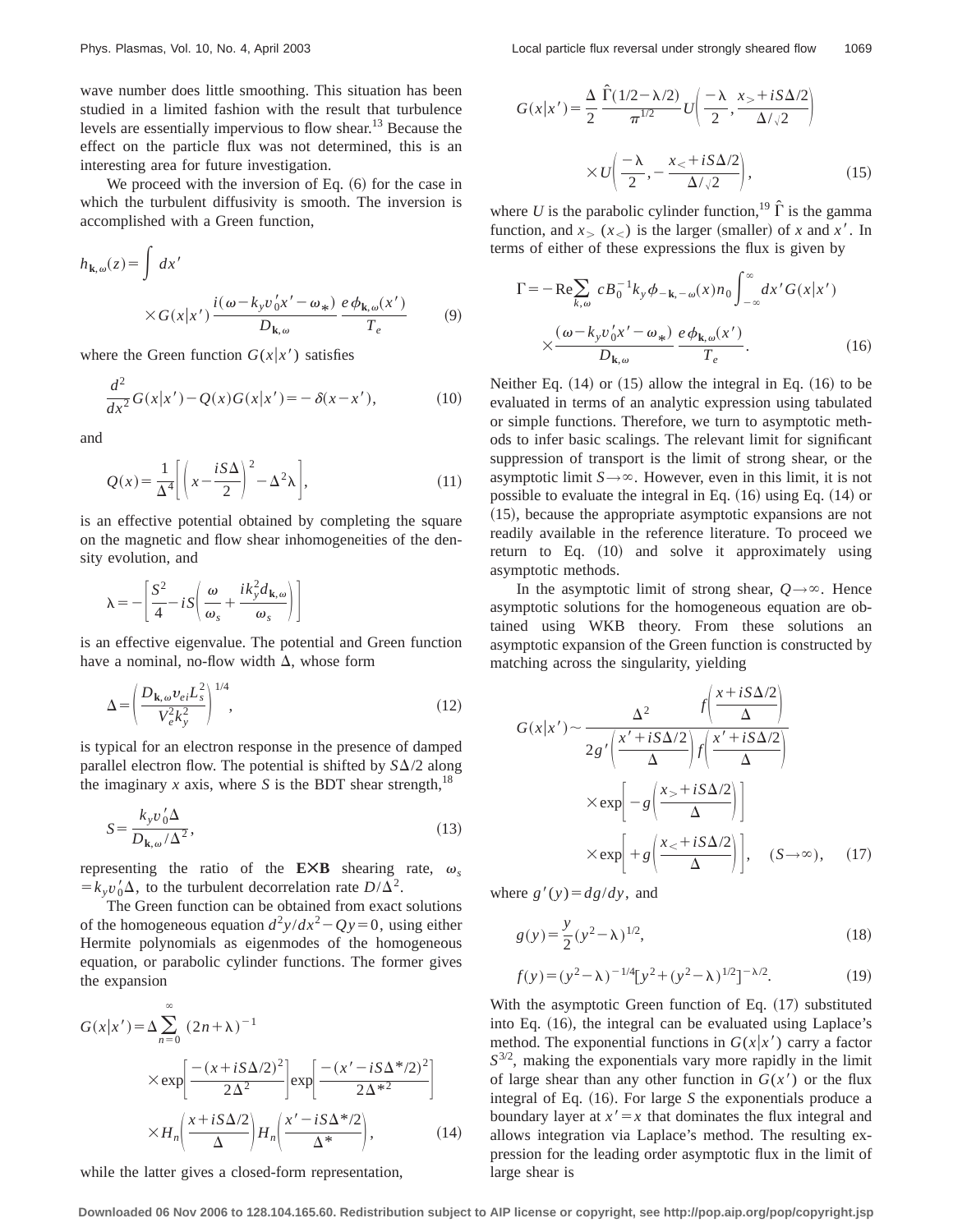$$
\Gamma \sim -\operatorname{Re}\sum_{\mathbf{k},\omega} \frac{c T_e}{e B_0} \frac{n_0 k_y}{2} \left| \frac{e \phi_{\mathbf{k},\omega}(x)}{T_e} \right|^2 \left[ \frac{\omega - \omega_*}{D_{\mathbf{k},\omega}/\Delta^2} - S \frac{x}{\Delta} \right]
$$

$$
\times \frac{\left\{ \left[ \frac{x^2}{\Delta^2} + \frac{i S x}{\Delta} - i S \left( \frac{\omega}{\omega_s} + \frac{i k_y^2 d_{\mathbf{k},\omega}}{\omega_s} \right) \right] \left[ \frac{x^2}{\Delta^2} - \frac{i S x}{\Delta} - \frac{S^2}{8} + \frac{i S}{2} \left( \frac{\omega}{\omega_s} - \frac{i k_y^2 d_{\mathbf{k},\omega}}{\omega_s} \right) \right]^2 \right\}}{\left\| \frac{x^2}{\Delta^2} + \frac{i S x}{\Delta} - \frac{S^2}{8} - \frac{i S}{2} \left( \frac{\omega}{\omega_s} + \frac{i k_y^2 d_{\mathbf{k},\omega}}{\omega_s} \right)^2 \right\|^2}, \quad (S \to \infty).
$$
(20)

The flux has spatial structure arising from the eigenmode envelope  $|\phi_{\mathbf{k},\omega}(x)|^2$ , and the remaining *x*-dependent terms, which originate with the density response  $\tilde{n}_{\mathbf{k},\omega}(x)/\phi_{\mathbf{k},\omega}(x)$ . These two sources of spatial variation are separated in Eq.  $(20)$ . This result does not require that the eigenmode have smoother variation than the remaining terms in Eq.  $(20)$ , which represent the integrated density response. Rather, it requires the limit of large shear. If *S* is not sufficiently large, higher order terms in the asymptotic expansion of the integral might be required for accuracy. These bring in derivatives of the eigenmode and hence sample eigenmode variation in the integral of Eq.  $(16)$ .

The cross phase and the possibility of flux reversals reside in the density response, because the eigenmode envelope is positive definite. The spatial structure of the density response is considerably more complicated than it is for the case in which the only homogeneity arose from the mean flow.<sup>10</sup> The structure is in large measure nonlinear, and is not captured by the quasilinear approximation. For comparison the quasilinear flux is

$$
\Gamma \sim -\operatorname{Re} \sum_{k,\omega} \frac{c T_e}{e B_0} \frac{n_0 k_y}{2} \left| \frac{e \phi_{\mathbf{k},\omega}(x)}{T_e} \right|^2
$$

$$
\times \left[ \frac{\omega - \omega_*}{\omega} - S \frac{x}{\delta} \right] \left[ 1 - s \frac{x}{\delta} + i \frac{x^2}{\delta^2} \right]^{-1}, \tag{21}
$$

where  $\delta^2 = (\omega v_{ei} L_s^2 / V_e^2 k_y^2)$  and  $s = k_y V_0' \delta / \omega$ .

The eigenmode envelope is also the spectrum of the electrostatic potential. We will model the frequency spectrum as a Lorentzian that peaks at a value  $\omega = \omega_r(k)$  and has a width  $\omega_i(k)$ . The frequency of the peak is the linear mode frequency shifted by the Doppler frequency of the flow at  $x_R$ and a nonlinear frequency. $20$  The width arises from the incoherent drive of fluctuations by mode coupling, and is related to Re  $D_{\mathbf{k},\omega}$  and Re  $d_{\mathbf{k},\omega}$ . With the frequency spectrum so modeled, the sum over  $\omega$  in Eq. (21) can be carried out. The flux is unchanged from Eq.  $(20)$ , provided the sum is understood to be over **k** only,  $\phi_{\mathbf{k},\omega}(x)$  is replaced by  $\phi_{\mathbf{k}}(x)$ , the amplitude of the Lorentzian, and  $\omega$  in the remainder of the expression is understood to be  $\omega_r(k) + i \omega_i(k)$ .

#### **III. CROSS PHASE CHARACTERISTICS**

The flux given in Eq.  $(20)$  is well behaved for real values of *x*; zeros of the denominator are all complex. The flux is positive asymptotically as  $x \rightarrow \infty$ . If the flux reverses sign, the factors in the numerator of the density response must pass through zero for a real value of *x*. While the density response factor can be evaluated numerically and figures showing the numerical evaluation appear below, it is useful to obtain analytical approximations for the zeros, as these will provide the basis for scaling relations. We therefore examine the zeros of the seventh order polynomial that constitutes the real part of the numerator of the density response,

$$
\text{Re}\left\{\left[S\frac{x}{\Delta} - \frac{\omega - \omega_{*}}{D_{\mathbf{k},\omega}/\Delta^{2}}\right] \left[\frac{x^{2}}{\Delta^{2}} + \frac{iSx}{\Delta} - iS\left(\frac{\omega}{\omega_{s}} + \frac{ik_{y}^{2}d_{\mathbf{k},\omega}}{\omega_{s}}\right)\right] \times \left[\frac{x^{2}}{\Delta^{2}} - \frac{iSx}{\Delta} - \frac{S^{2}}{8} + \frac{iS}{2}\left(\frac{\omega}{\omega_{s}} - \frac{ik_{y}^{2}d_{\mathbf{k},\omega}}{\omega_{s}}\right)\right]^{2}\right\} = 0. \tag{22}
$$

It is often true that  $\text{Re } D_{\mathbf{k},\omega} \gg \text{Im } D_{\mathbf{k},\omega}$ . We will simplify the analysis of Eq. (22) by assuming that  $D_{\mathbf{k},\omega}$  (and hence  $\Delta$ ) is real.

Equation  $(22)$  is not factored because we must take the real part of complex factors. The seventh order polynomial with real coefficients that results from this operation is complicated but zeros can be found approximately by assuming *S* $\ge$  1 and using asymptotic analysis. We expand the zeros as an asymptotic series in *S*,  $x = \Delta(x^{(0)} + S^{-1}x^{(1)} + S^{-2}x^{(2)}$  $+\cdots$ ), and look first for zeros with  $x^{(0)} \sim O(1)$ . The lowest order balance is

$$
Sx^{(0)} \bigg[ -15(x^{(0)})^2 S^4 + \frac{3}{2} S^5 \bigg( \frac{\omega_i(k) - k_y^2 \operatorname{Re} d_{\mathbf{k},\omega}}{\omega_s} \bigg) \bigg] = 0,
$$
\n(23)

where we recall that  $\omega_s = SD_{\mathbf{k},\omega}/\Delta^2$  implies that  $\omega_s$  $=O(S)$ . There are three order-unity zeros:

$$
x \sim 0, \quad \pm \Delta \frac{1}{\sqrt{10}} \left( \frac{\omega_i(k) - k_y^2 \operatorname{Re} d_{\mathbf{k},\omega}}{\omega_s / S} \right)^{1/2}, \quad (S \to \infty).
$$
\n(24)

The frequency spectrum linewidth typically represents a nonlinear damping process, making  $\omega_i(k)$  < 0. If  $d_{\mathbf{k},\omega}$  acts as a saturation mechanism. Re  $d_{\mathbf{k},\omega}$ >0. In this case, the two zeros from the quadratic factor form a complex conjugate pair, and the only order-unity zero for real *x* is  $x=0$ . The remaining zeros are singular, i.e., they scale as *S* to a positive power. We assume  $x^{(0)} \sim O(S)$  and find a lowest order balance given by

$$
Sx^{(0)}[(x^{(0)})^6 + \frac{3}{4}S^2(x^{(0)})^4 - \frac{15}{16}S^4(x^{(0)})^2] = 0.
$$
 (25)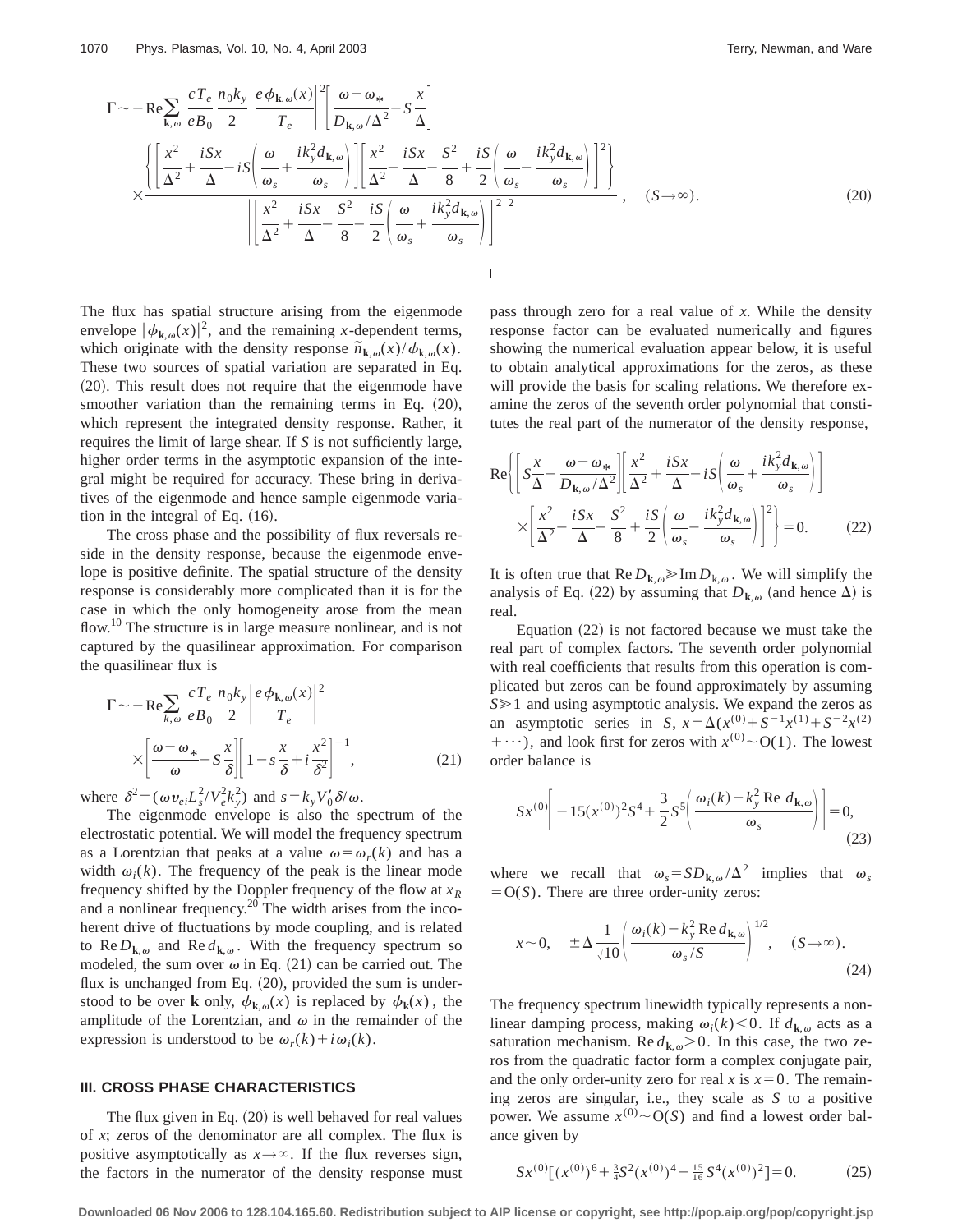

FIG. 1. Full density response for  $S=3$ ,  $\omega_r/\omega_s=0.3$ ,  $\omega_i/\omega_s=-0.3$ , and  $\omega_* / \omega_s = 0.1$ .

The three roots with  $x^{(0)}=0$  correspond to the order-unity roots of Eq. (24). The remaining four roots satisfy  $(x^{(0)})^2$  $= S<sup>2</sup>(-3 \pm \sqrt{24})/8$ . From the upper branch there are two real zeros,

$$
x = \pm \Delta S \left(\frac{\sqrt{24 - 3}}{8}\right)^{1/2} \approx \pm \frac{\Delta}{2} S \tag{26}
$$

and from the lower branch there is a complex conjugate pair,

$$
x = \pm i\Delta S \left(\frac{\sqrt{24+3}}{8}\right)^{1/2}.\tag{27}
$$

Under this arrangement of three real zeros, the density response is positive for  $x \ge \Delta s/2$  and negative for  $0 \le x$  $\leq \Delta s/2$ . For negative values of *x* the flux is first positive between 0 and  $-\Delta s/2$ , and then negative for  $-x \ge -\Delta s/2$ . The full density response [the negative of everything to the right of  $|e\phi_{\bf k}(x)/T_e|^2$  in Eq. (20)] is plotted in Figs. 1–4 for different values of *S* and  $\omega_i/\omega_r$ . (Recall that the density response is only one component of a Fourier sum over **k**.! Figures 1–3 represent parameters typical of ITG turbulence and Fig. 4 is typical of drift wave turbulence. The three real zeros are clearly evident, as is their basic scaling with *S*. The structure of positive and negative regions described above is also evident. The magnitude of the minimum and maximum inside the region of the outermost zeros ( $|x| \approx \Delta s/2$ ) are somewhat larger than those for  $|x| \ge \Delta s/2$ . The density response is strongly suppressed by flow shear in the central region. Taking  $x \sim 0$  and substituting into the density response, we find that it goes roughly as  $S^{-4}$ . On the other hand, the outer maximum and minimum, which peak near



FIG. 3. Full density response for  $S=10$ ,  $\omega_r/\omega_s=0.3$ ,  $\omega_i/\omega_s=-0.3$ , and  $\omega_* / \omega_s = 0.1$ .

 $x = \Delta S$ , are essentially unaffected by flow shear. Taking *x*  $=$   $\Delta S$  and substituting into the density response, we find that it is of order unity in this region. This behavior is also evident in the figures, which shows the central minimum becoming less deep as *S* increases, while the rightmost maxima is unchanged in magnitude.

This absence of scaling with the shear parameter in the outer lobes contrasts with the case where inhomogeneity resides solely in the flow. $10$  There, transport is unimpeded by flow shear only in a Kelvin mixing layer whose width decreases as shear increases. Everywhere else transport is strongly suppressed. The difference can be traced directly to the advection of potential,  $v_0(x) \partial \phi / \partial y$ , in the source of the nonadiabatic density. This term makes the source of the nonadiabatic density go as  $Sx/\Delta \sim S^2$ , canceling a factor  $S^{-2}$ from the inversion of the density response operator. In Ref. 10, the flux was calculated directly from the full density  $\tilde{n}$ . There was no factor  $v_0(x) \partial \phi / \partial y$  in the source of the density, and the inverse *S*-scaling of the operator inversion governed the response for large *x*. If the flux is calculated from the full density  $\tilde{n}$  as in Ref. 10, we obtain the same result as obtained with the nonadiabatic density. However, the additional  $S<sup>2</sup>$ scaling arising originally from the source of the nonadiabatic density has its origin in the inhomogeneity of the magnetic shear damping. This inhomogeneity, and that of the flow, are in balance precisely at  $x = S\Delta$ . Calculating the transport from the density  $\tilde{n}$ , the magnetic shear damping term proportional to the potential [second term of Eq.  $(3)$ ] now enters the density source as a term proportional to  $x^2$ . At  $x = S\Delta$  this term is equal to the advective factor in the nonadiabatic source, yielding the same flux. We conclude that the interaction of the inhomogeneity of magnetic shear damping and a *linear*



FIG. 2. Full density response for  $S=6$ ,  $\omega_r/\omega_s=0.3$ ,  $\omega_i/\omega_s=-0.3$ , and  $\omega_* / \omega_s = 0.1$ .



FIG. 4. Full density response for  $S=3$ ,  $\omega_r/\omega_s=0.3$ ,  $\omega_i/\omega_s=-0.1$ , and  $\omega_* / \omega_s = 0.3$ .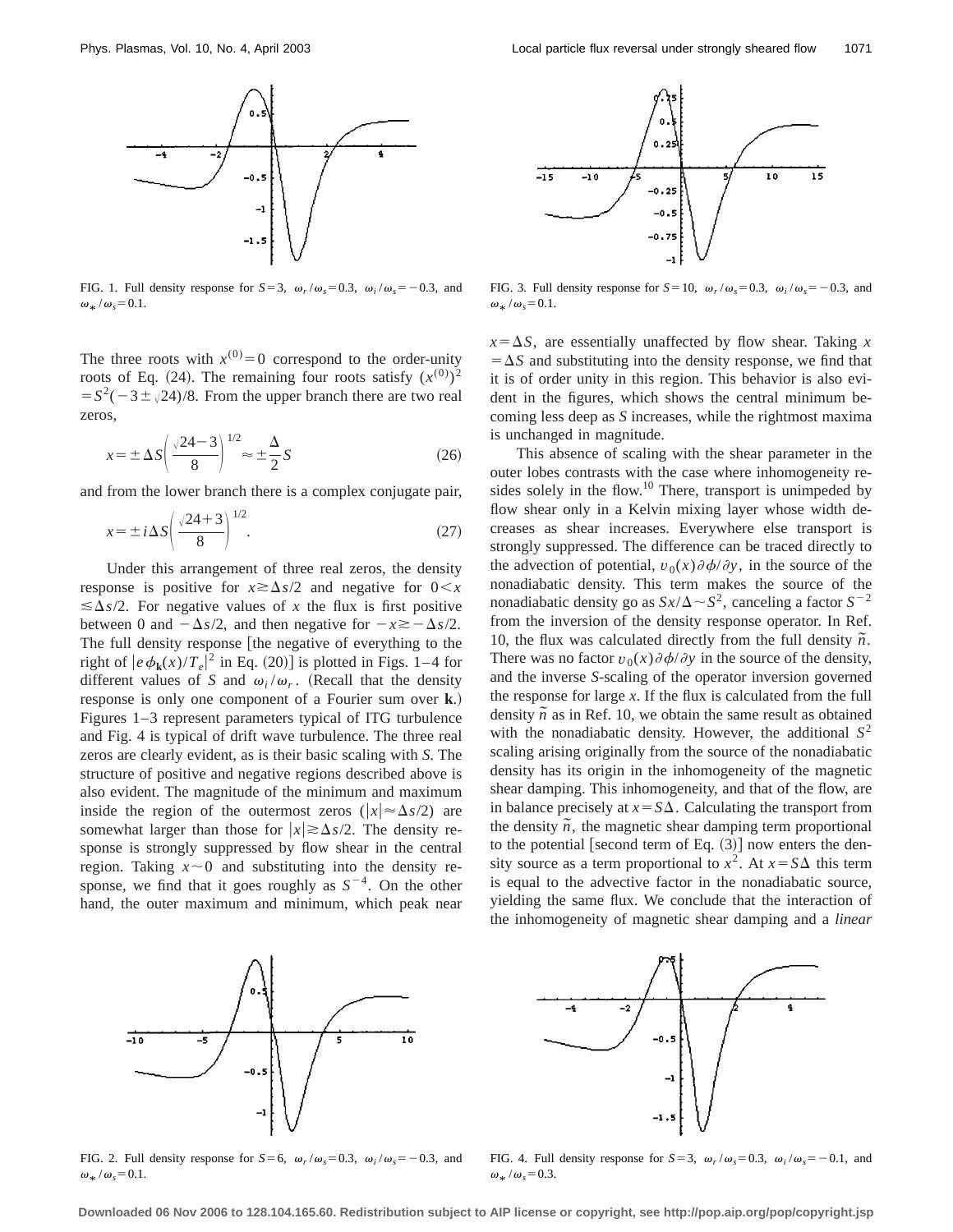*flow shear inhomogeneity* produces a fundamental displacement  $x = S\Delta$  (where the frequencies of the two processes balance), at which the density response has a local maximum and is independent of *S*. This is an outcome of the linear flow shear profile, and shows that the cross phase is sensitive to the flow profile. This matter is discussed further in Sec. IV.

We now consider the eigenmode envelope  $|\phi_k(x)|^2$ , which weights the density response. The eigenmode envelope is also affected by the interplay of quadratic and linear inhomogeneities of magnetic shear damping and flow shear. However, the eigenmode potential is typically more complicated than  $Q(x)$ , the effective potential of the density response  $[Eq. (11)]$ . We will consider two types of eigenmodes, one whose scales are governed by ion dynamics, and one whose scales are governed by electron dynamics. For the former we have in mind the eigenmode of the fluid ITG instability in a sheared slab; for the latter, we consider dissipative drift waves as modeled by the Hasegawa–Wakatani equation. Both situations have complicated eigenmode problems whose solution and details are beyond the scope of the present theory, which emphasizes the nonlinear electron response. However, the ITG eigenmode in the presence of strong flow shear has been studied, $21$  and we perform a simple analysis to make a crude estimate of the scales associated with features of the numerically evaluated eigenmode. For the Hasegawa–Wakatani eigenmode we simply note the scale of the magnetic shear damping, and contrast the situation to that of the ITG mode.

In simple models, like that of dissipative tapped electron mode turbulence, $^{13}$  the balance of the linear flow shear inhomogeneity and the quadratic magnetic shear damping inhomogeneity unequivocally determines the shift of the eigenmode away from the mode rational surface. The eigenmode of ITG turbulence is considerably more complicated, but also has a shift that increases with flow shear strength. $21$  The eigenmode is governed by ion equations for vorticity, pressure, and parallel flow, and adiabatic electronic according to  $d^2\phi/dx^2 + P(x)\phi = 0$ , where

$$
P(x) = -k_y^2 \rho_s^2 + \frac{1 - \bar{\omega}}{\bar{\omega} + (1 + \eta_i)\tau} + \frac{(L_n/L_s)^2 x^2 / \rho_s^2}{\bar{\omega}^2 - (\gamma/\tau)(L_n/L_s)^2 x^2},
$$
\n(28)

 $\overline{\omega} = [\omega + k_y v'_0 x]/\omega_*$ ,  $\gamma$  is the ratio of specific heats, and  $\tau$  $T_e/T_i$ . We note that for  $v'_0 \rightarrow \infty$ , the potential *P* becomes independent of *x*. Consequently the shift cannot be found by simply taking the balance of the shear damping term and the other flow shear-dependent term in the limit of strong shear. However, if we assume that the numerator of the second term is dominated by the flow shear, while the frequencies in the denominators are dominated by the growth rate  $\omega_*$ (1  $+\eta_i\tau$ , the balance of these terms yields a shift that is proportional to the flow shear,

$$
x_{\text{ITG}} = \rho_s^2 \left( \frac{k_y v_0'}{\omega_*} \right) (1 + \eta_i) \tau \left( \frac{L_s}{L_n} \right)^2.
$$
 (29)

The precise form of this shift or its scalings will not be particularly important for the conclusions that follow. What will be is the fact that its overall scale is set by ion dynamics. Evaluating the flux at this spatial position,

$$
\Gamma \sim -\sum_{\mathbf{k}} \frac{cT_e}{eB_0} n_0 k_y \left| \frac{e \phi_{\mathbf{k}}(x_{\text{ITG}})}{T_e} \right|^2 k_y^2 \rho_s^2 \left( \frac{\Delta}{\Delta_{\text{ITG}}} \right)^4
$$

$$
\times \frac{1}{(1 + \eta_i) \tau (L_s / L_n)}
$$

$$
= -\sum_{\mathbf{k}} \frac{cT_e}{eB_0} n_0 k_y \left| \frac{e \phi_{\mathbf{k}}(x_{\text{ITG}})}{T_e} \right|^2 k_y^2 \rho_s^2 \frac{\omega_* v_{ei} L_n^2}{V_e^2 (1 + \eta_i) \tau}, \quad (30)
$$

where  $\Delta_{\text{ITG}} = \rho_s (L_s / L_n)^{1/2} (1 + \eta_i)^{1/2} \tau^{1/2}$  is a nominal zero flow-ITG linear mode width obtained using  $\omega \approx \omega_*$ (1  $+\eta_i\tau$ . The zero-flow flux is

$$
\Gamma = \sum (cT_e/eB_0)n_0k_y|e\phi/T_e|^2(\omega_i/\omega_r)
$$
  

$$
\approx \sum (cT_e/eB_0)n_0k_y|e\phi/T_e|^2.
$$

Hence the factors to the right of  $|e\phi/T_e|^2$  in Eq. (30) are reduction factors in the electron response, or cross phase. For TEXTOR parameters,<sup>3</sup> the reduction factor is  $O(10^{-7})$ . The precise number is unimportant, given the crudeness of the approximations used in obtaining Eq.  $(7)$ . However, it is clear that where there is a flow-shear-induced shift of the eigenmode set by ion scales and a flow-shear-induced shift of the electron density response set by electron scales, the large difference in these scales yields a very small overlap of functions, and a correspondingly large reduction in the flux. The reduction is independent of shear because  $x_{\text{ITG}} \sim v_0'$ , as discussed above. The reduction is so large that the flux is reduced below the levels of collision-driven fluxes, making the oscillations of the electron density response inconsequential.

We now consider the eigenmode of the Hasegawa– Wakatani model. The eigenmode structure is governed by electron dynamics. The magnetic shear inhomogeneity is  $(V_e^2 n_0 / v_{ei}) \nabla_{\parallel}^2$  in both the electron density equation and the equation that governs the electrostatic potential. Consequently scales are set by the electron parallel flow damping, both in the eigenmode envelope and the electron density response. There are no unequal shifts set by the disparate scales of ion and electron dynamics. We anticipate that the sign changes of the electron density response can emerge from the weighting by the eigenmode envelope. If the eigenmode is shifted by  $x = S\Delta$ , the eigenmode preferentially weights the positive lobe of the density response at the same location. The negative lobe between  $x = S\Delta/2$  and  $x = 0$  contributes to the flux but with weaker weighting. Because the eigenmode shift is to the right of the rational surface, the density response structure to the left of the rational surface overlaps with the eigenmode tail, and therefore has very small magnitude. Details require a full eigenmode analysis, which will be undertaken in future work.

We have essentially been looking at a single wave number **k**. The flux sums over wave number components of  $|\phi_{\bf k}|^2$ . In a system with magnetic shear the eigenfunctions whose wave numbers represent different helicities are centered at different radial locations. If the linear flow shear variation extends over many rational surfaces, the eigenmode of each helicity has a similar shape. The sum then represents a sum of fluxes with similar spatial structure, one for each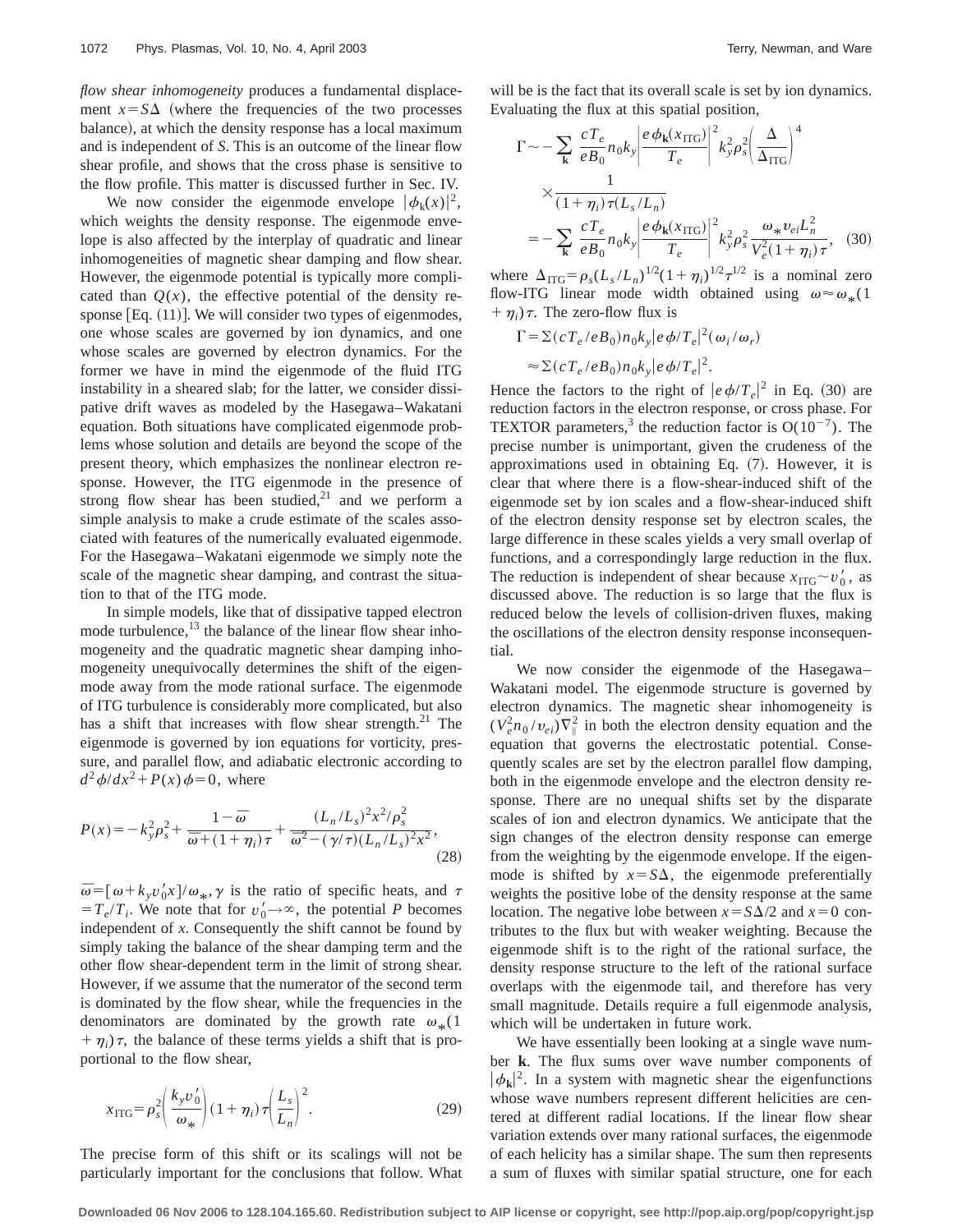helicity, each displaced by the distance between rational surfaces. For shifted eigenmodes governed by electron scales, the smaller negative flux contribution between  $0 \lt x \lt S\Delta$  on rational surface will be destroyed by positive flux contributions of other helicities provided the separation between rational surfaces is smaller than the width of the single helicity flux structure,  $x_{R2} - x_{R1} \leq \Delta$ . Negative flux contributions can survive when this condition is violated, but in such a case that the diffusivity also starts to become nonuniform. It is more likely that the flux reversals observed experimentally are associated with a localized region of strong shear. If a localized region of strong shear affects substantially a single rational surface, the eigenmode and density response on that surface will be shifted away from the other unshifted eigenmodes with little overlap from differing helicities. Again, the diffusivity may be nonuniform in such a case. In the case of a nonuniform diffusivity the eigenmode structure can be modified in such a way as to defeat flow-shear-induced stabilization.<sup>13</sup> Because the shear-induced dephasing of the transport cross phase is a different process, it is likely that the cross phase and transport are reduced even though there is little change in fluctuation level.

#### **IV. CONCLUSIONS AND IMPLICATIONS**

This study was motivated by observations of localized regions of reversed particle flux in several experiments.<sup>6,8,9</sup> Because fluxes are typically thought of as being either uniformly outward, or uniformly inward, we have sought to determine if a locally reversed flux is possible under a simple combination of inhomogeneities. If the only inhomogeneity is that of uniform shear flow, the flux is uniformly outward. If, however, a quadratically varying inhomogeneity from magnetic shear is included, a locally reversed flux is possible, subject to certain conditions and caveats. Locally reversed flux is not likely to be observable in ITG turbulence, due to the wide separation of electron response and eigenmode functions. It can occur in fluctuations with a single scale, such as collisional drift waves, provided the spectrum is dominated by a narrow range of helicities. Such a quasicoherent fluctuation spectrum may be favored by biased probes, whose extremely strong flow shear may significantly alter eigenmode structures and the fluctuation spectrum. In addition to answering the direct question of whether a locally reversed flux is possible for a simple combination of inhomogeneities, this work carries a variety of implications.

With a second inhomogeneity in the system, the cross phase and transport are sensitive to the shape of the flow profile. The shape of the profile potentially affects the spatial structure of the flux, the width of the mixing layer, and shear strength scalings. For the system considered here, the linearly varying **EÃB** shearing rate and the quadratically varying magnetic shear damping rate are in balance at a displacement  $x = S\Delta$  from the rational surface. This causes the shearinduced reduction of the density response function to be canceled by a matching increase in the density source. As a consequence, at precisely the point where the density response is maximum, it is independent of the shearing rate *S*. Moreover, the width of the mixing layer goes like  $\Delta x$   $= S\Delta$ . These effects arise from the interplay linear and quadratic inhomogeneities. If the only inhomogeneity of the system comes from the flow, the mixing layer width goes like  $\Delta x \sim S^{-1}$ .<sup>10</sup> In both cases the flow is the same. These differences in shear scaling are due to the presence of the additional inhomogeneity of the magnetic field. The apparent universal nature of transport suppression by **EÃB** flow shear applies only to homogeneous turbulence. In this regard transport suppression is similar to the turbulent structure function, whose scaling symmetries are broken by inhomogeneity in turbulence. This means that in the presence of inhomogeneity, a property intrinsic to confined plasmas, the behavior of transport in the presence of flow is sensitive to the flow profile. If the turbulence is inhomogeneous on the scale of the flow variation, a low order Taylor-series expansion of the flow  $(e.g., to include only the linear or quadratic variation)$  is insufficient to determine general transport behavior. This is true for the cross phase, as illustrated by the comparison of the results of Ref. 10 with those of the present study, but is also true for turbulent amplitudes.

A locally reversed flux obviously has implications for the particle balance and density profile evolution. Absent a specification of sources and sinks, the present calculation, which yields a flux with nonzero gradient, implies that the mean density must evolve. Because the calculation assumes a fixed gradient, the calculated flux is therefore instantaneous, and subject to change on the transport time scale as the density evolves. A locally inward flux tends to flatten the density profile, eventually stopping transport in that region. However, the experiments with observed flux reversals are presumably not in a relaxed steady state. To make complete sense of them requires a knowledge of sources, sinks, collisional fluxes, and possible poloidal asymmetry, all of which lie outside the scope of the present treatment. For example, the reversed anomalous particle flux in CHS is exceeded in magnitude by the neoclassical flux, yielding a net outward flux.<sup>6</sup> The inward flux observation in TEXTOR,<sup>8</sup> assuming it characterizes stationary transport, and assuming that the anomalous flux is larger than the neoclassical flux, suggests the need to check experimentally for poloidal asymmetry, or to consider the possibility of some self-regulatory process of source structure.

Fluxes that proceed up the gradient must not violate thermodynamic constraints, which apply to diagonal transport terms in the transport matrix. (The particle flux driven by the density gradient is a diagonal term.) For ITG turbulence, a particle flux up the gradient is possible because it is driven by free energy in the ion temperature gradient, an offdiagonal process. The only requirement is that the electron contribution to the growth rate must be small.<sup>15</sup> For collisional drift wave fluctuations, particle transport is driven by the density gradient. Consequently a uniformly inward flux is possible only if the growth rate is negative. (For example, collisional drift wave fluctuations, stabilized by the electron temperature gradient, would drive a transient flux up the gradient while they are decaying from some initial finiteamplitude level.) For a localized flux reversal, the thermodynamic constraint is less stringent. Because the growth rate can be related to a radial integral over the particle flux, a